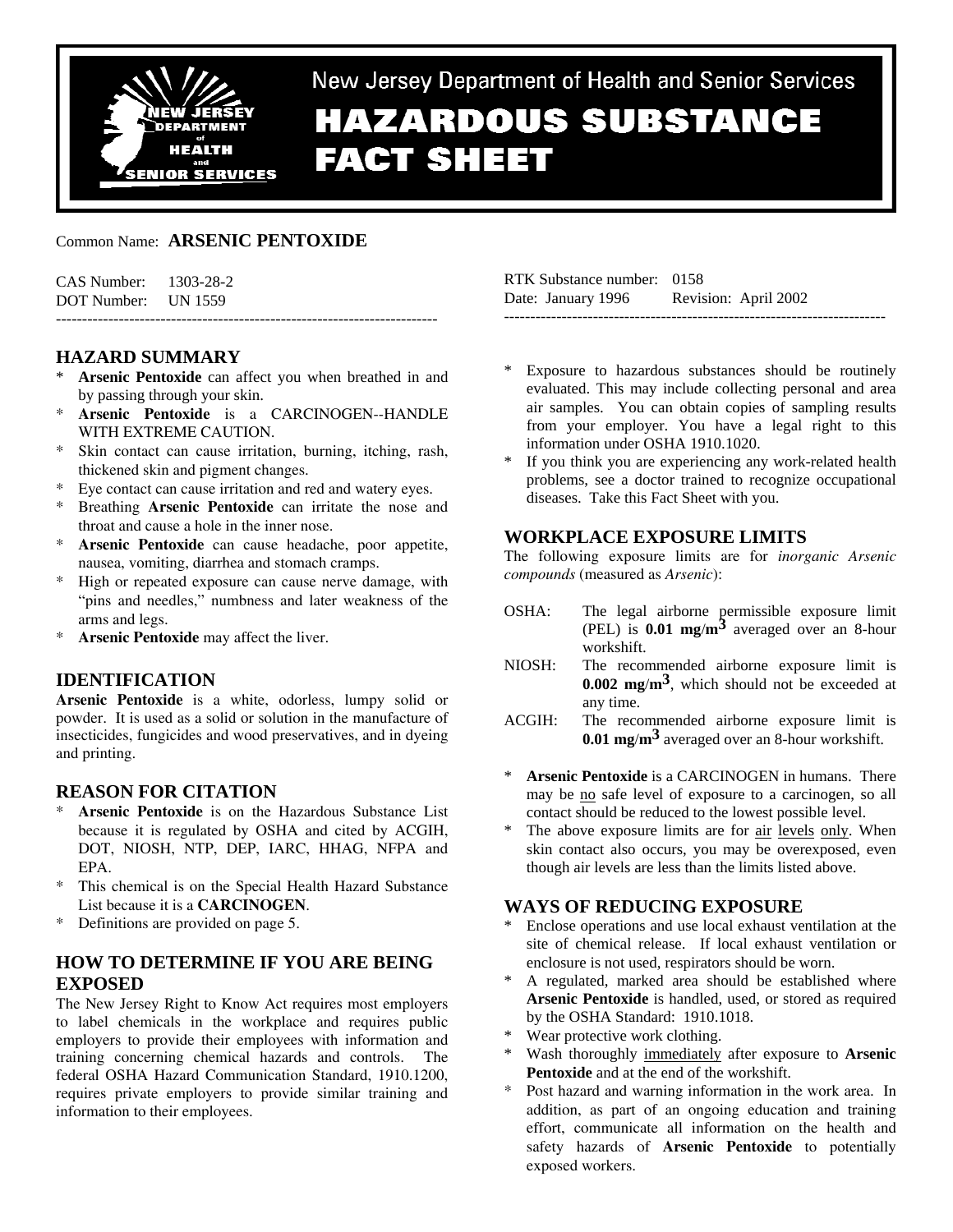# **ARSENIC PENTOXIDE page 2 of 6**

This Fact Sheet is a summary source of information of all potential and most severe health hazards that may result from exposure. Duration of exposure, concentration of the substance and other factors will affect your susceptibility to any of the potential effects described below.

---------------------------------------------------------------------------

# **HEALTH HAZARD INFORMATION**

#### **Acute Health Effects**

The following acute (short-term) health effects may occur immediately or shortly after exposure to **Arsenic Pentoxide**:

- \* Skin contact can cause irritation, burning, itching and a rash.
- Eye contact can cause irritation and red and watery eyes.
- Breathing **Arsenic Pentoxide** can irritate the nose and throat.
- Arsenic Pentoxide can cause headache, poor appetite, nausea, vomiting, diarrhea and stomach cramps.

#### **Chronic Health Effects**

The following chronic (long-term) health effects can occur at some time after exposure to **Arsenic Pentoxide** and can last for months or years:

#### **Cancer Hazard**

- Arsenic Pentoxide is a CARCINOGEN in humans. It has been shown to cause skin cancer.
- \* Many scientists believe there is no safe level of exposure to a carcinogen. Such substances may also have the potential for causing reproductive damage in humans.

## **Reproductive Hazard**

Arsenic Pentoxide may damage the testes (male reproductive glands).

## **Other Long-Term Effects**

- Long term exposure can cause an ulcer or hole in the "bone" dividing the inner nose. Hoarseness and sore eyes also occur.
- High or repeated exposure can cause nerve damage with "pins and needles", numbness and later weakness of the arms and legs.
- \* Repeated skin contact can cause thickened skin and/or patchy areas of darkening and loss of pigment. Some persons develop white lines on the nails.
- \* **Arsenic Pentoxide** may affect the liver.

# **MEDICAL**

#### **Medical Testing**

Before beginning employment and at regular times after that, the following are recommended:

- Exam of the nose, skin, eyes, nails, and nervous system.
- \* Liver function tests.

Test for urine *Arsenic*. This is most accurate at the end of a workday. Eating shellfish or fish may elevate *Arsenic* levels for up to two days. At NIOSH recommended exposure levels, urine *Arsenic* should not be greater than **100 micrograms per liter** of urine.

After suspected overexposure, repeat these tests. Also examine you skin periodically for abnormal growths. Skin cancer from *Arsenic* is easily cured when detected early.

Any evaluation should include a careful history of past and present symptoms with an exam. Medical tests that look for damage already done are not a substitute for controlling exposure.

Request copies of your medical testing. You have a legal right to this information under OSHA 1910.1020.

### **Mixed Exposures**

Because more than light alcohol consumption can cause liver damage, drinking alcohol may increase the liver damage caused by **Arsenic Pentoxide**.

## **Conditions Made Worse By Exposure**

Many scientists believe that skin changes such as thickening and pigment changes make those skin areas more likely to develop skin cancer.

## **WORKPLACE CONTROLS AND PRACTICES**

Unless a less toxic chemical can be substituted for a hazardous substance, **ENGINEERING CONTROLS** are the most effective way of reducing exposure. The best protection is to enclose operations and/or provide local exhaust ventilation at the site of chemical release. Isolating operations can also reduce exposure. Using respirators or protective equipment is less effective than the controls mentioned above, but is sometimes necessary.

In evaluating the controls present in your workplace, consider: (1) how hazardous the substance is, (2) how much of the substance is released into the workplace and (3) whether harmful skin or eye contact could occur. Special controls should be in place for highly toxic chemicals or when significant skin, eye, or breathing exposures are possible.

In addition, the following controls are recommended:

- \* Where possible, automatically transfer **Arsenic Pentoxide** from drums or other storage containers to process containers.
- Specific engineering controls are required for this chemical by OSHA. Refer to the OSHA Standard: 1910.1018.
- A Class I, Type B, biological safety hood should be used when mixing, handling, or preparing **Arsenic Pentoxide**.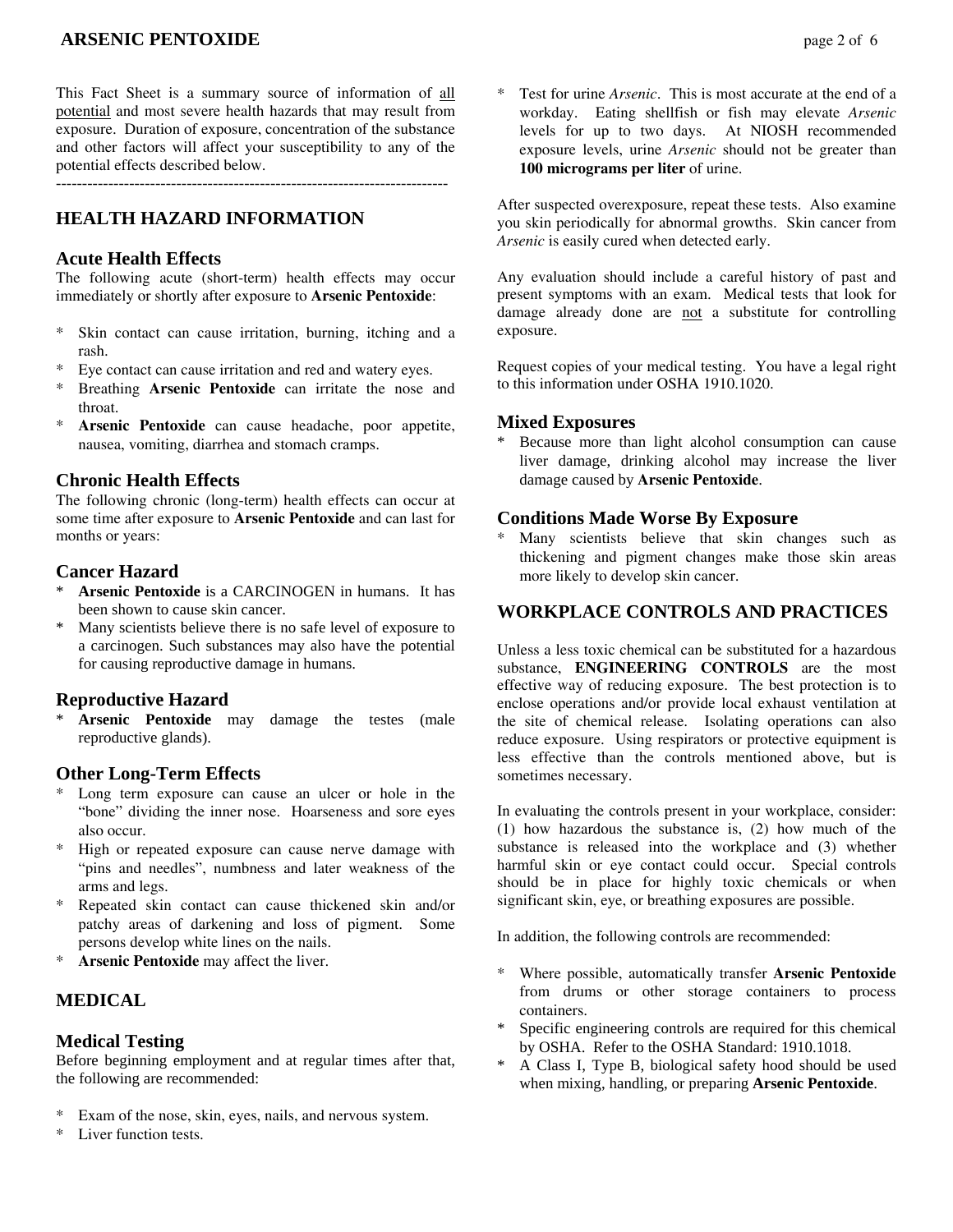## **ARSENIC PENTOXIDE page 3 of 6**

Good **WORK PRACTICES** can help to reduce hazardous exposures. The following work practices are recommended:

- \* Workers whose clothing has been contaminated by **Arsenic Pentoxide** should change into clean clothing promptly.
- Do not take contaminated work clothes home. Family members could be exposed.
- Contaminated work clothes should be laundered by individuals who have been informed of the hazards of exposure to **Arsenic Pentoxide**.
- Eye wash fountains should be provided in the immediate work area for emergency use.
- If there is the possibility of skin exposure, emergency shower facilities should be provided.
- \* On skin contact with **Arsenic Pentoxide**, immediately wash or shower to remove the chemical. At the end of the workshift, wash any areas of the body that may have contacted **Arsenic Pentoxide**, whether or not known skin contact has occurred.
- \* Do not eat, smoke, or drink where **Arsenic Pentoxide** is handled, processed, or stored, since the chemical can be swallowed. Wash hands carefully before eating, drinking, applying cosmetics, smoking, or using the toilet.
- \* Use a vacuum or a wet method to reduce dust during cleanup. DO NOT DRY SWEEP.
- When vacuuming, a high efficiency particulate air (HEPA) filter should be used, not a standard shop vacuum.

#### **PERSONAL PROTECTIVE EQUIPMENT**

WORKPLACE CONTROLS ARE BETTER THAN PERSONAL PROTECTIVE EQUIPMENT. However, for some jobs (such as outside work, confined space entry, jobs done only once in a while, or jobs done while workplace controls are being installed), personal protective equipment may be appropriate.

OSHA 1910.132 requires employers to determine the appropriate personal protective equipment for each hazard and to train employees on how and when to use protective equipment.

The following recommendations are only guidelines and may not apply to every situation.

#### **Clothing**

- \* Avoid skin contact with **Arsenic Pentoxide**. Wear protective gloves and clothing. Safety equipment suppliers/ manufacturers can provide recommendations on the most protective glove/clothing material for your operation.
- \* All protective clothing (suits, gloves, footwear, headgear) should be clean, available each day, and put on before work.

### **Eye Protection**

\* Wear eye protection with side shields or goggles.

#### **Respiratory Protection**

#### **IMPROPER USE OF RESPIRATORS IS DANGEROUS.**

Such equipment should only be used if the employer has a written program that takes into account workplace conditions, requirements for worker training, respirator fit testing and medical exams, as described in OSHA 1910.134.

- Where the potential exists for exposure over  $0.002$  mg/m<sup>3</sup> (as *Arsenic*), use a NIOSH approved supplied-air respirator with a full facepiece operated in a pressure-demand or other positive-pressure mode. For increased protection use in combination with an auxiliary self-contained breathing apparatus operated in a pressure-demand or other positivepressure mode.
- Exposure to  $5 \text{ mg/m}^3$  (as *Arsenic*) is immediately dangerous to life and health. If the possibility of exposure above **5 mg**/**m3** (as *Arsenic*) exists, use a NIOSH approved self-contained breathing apparatus with a full facepiece operated in a pressure-demand or other positivepressure mode.

#### **QUESTIONS AND ANSWERS**

- Q: If I have acute health effects, will I later get chronic health effects?
- A: Not always. Most chronic (long-term) effects result from repeated exposures to a chemical.
- Q: Can I get long-term effects without ever having shortterm effects?
- A: Yes, because long-term effects can occur from repeated exposures to a chemical at levels not high enough to make you immediately sick.
- Q: What are my chances of getting sick when I have been exposed to chemicals?
- A: The likelihood of becoming sick from chemicals is increased as the amount of exposure increases. This is determined by the length of time and the amount of material to which someone is exposed.
- Q: When are higher exposures more likely?
- A: Conditions which increase risk of exposure include dust releasing operations (grinding, mixing, blasting, dumping, etc.), other physical and mechanical processes (heating, pouring, spraying, spills and evaporation from large surface areas such as open containers), and "confined space" exposures (working inside vats, reactors, boilers, small rooms, etc.).
- Q: Is the risk of getting sick higher for workers than for community residents?
- A: Yes. Exposures in the community, except possibly in cases of fires or spills, are usually much lower than those found in the workplace. However, people in the community may be exposed to contaminated water as well as to chemicals in the air over long periods. This may be a problem for children or people who are already ill.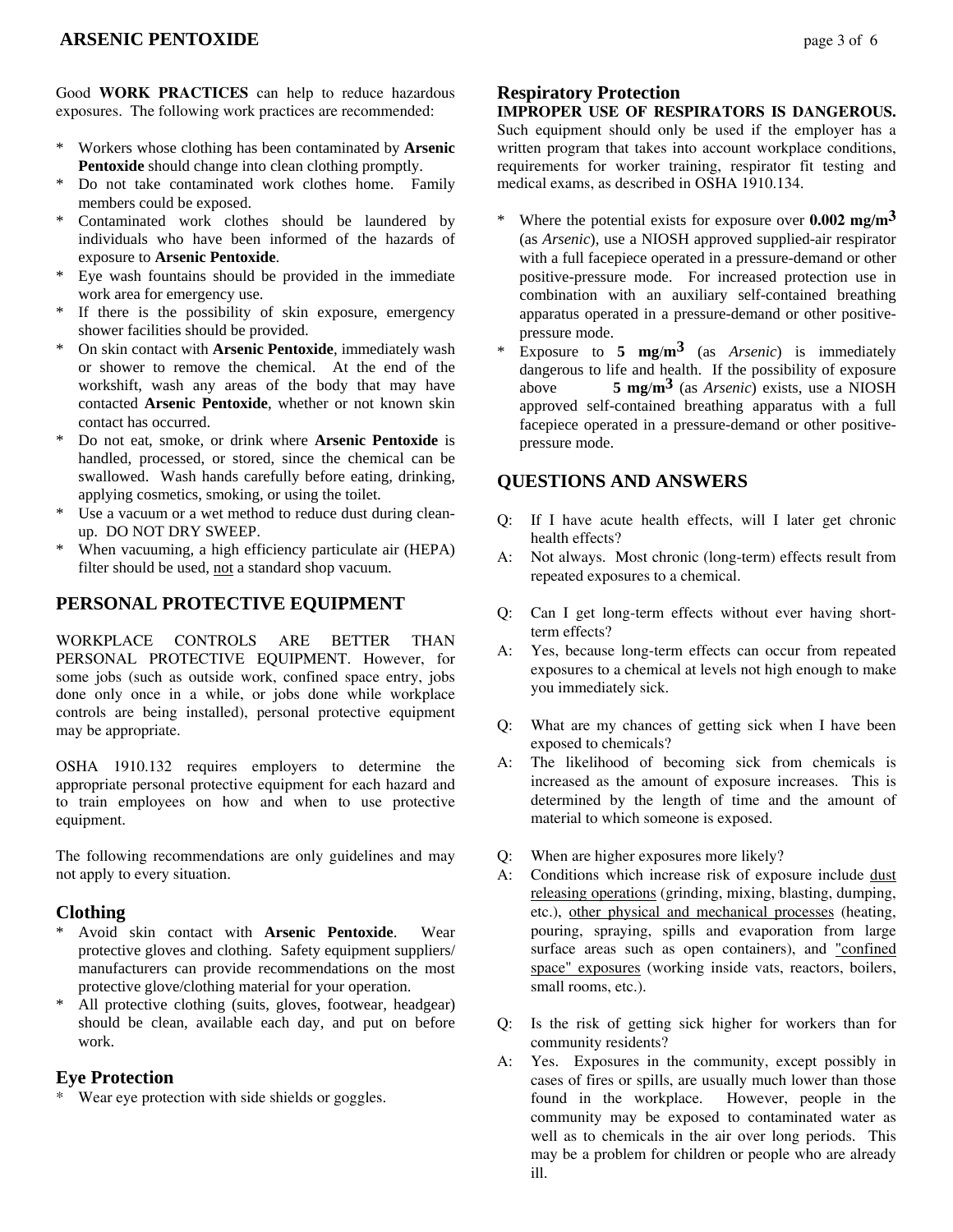## **ARSENIC PENTOXIDE page 4 of 6**

- Q: Don't all chemicals cause cancer?
- A: No. Most chemicals tested by scientists are not cancercausing.
- Q: Should I be concerned if a chemical causes cancer in animals?
- A: Yes. Most scientists agree that a chemical that causes cancer in animals should be treated as a suspected human carcinogen unless proven otherwise.
- Q: But don't they test animals using much higher levels of a chemical than people usually are exposed to?
- A: Yes. That's so effects can be seen more clearly using fewer animals. But high doses alone don't cause cancer unless it's a cancer agent. In fact, a chemical that causes cancer in animals at high doses could cause cancer in humans exposed to low doses.
- Q: Can men as well as women be affected by chemicals that cause reproductive system damage?
- A: Yes. Some chemicals reduce potency or fertility in both men and women. Some damage sperm and eggs, possibly leading to birth defects.
- Q: Who is at the greatest risk from reproductive hazards?
- A: Pregnant women are at greatest risk from chemicals that harm the developing fetus. However, chemicals may affect the ability to have children, so both men and women of childbearing age are at high risk.

------------------------------------------------------------------------ The following information is available from:

 New Jersey Department of Health and Senior Services Occupational Health Service PO Box 360 Trenton, NJ 08625-0360 (609) 984-1863 (609) 984-7407 (fax)

Web address: http://www.state.nj.us/health/eoh/odisweb/

#### **Industrial Hygiene Information**

Industrial hygienists are available to answer your questions regarding the control of chemical exposures using exhaust ventilation, special work practices, good housekeeping, good hygiene practices, and personal protective equipment including respirators. In addition, they can help to interpret the results of industrial hygiene survey data.

#### **Medical Evaluation**

If you think you are becoming sick because of exposure to chemicals at your workplace, you may call personnel at the Department of Health and Senior Services, Occupational Health Service, who can help you find the information you need.

#### **Public Presentations**

Presentations and educational programs on occupational health or the Right to Know Act can be organized for labor unions, trade associations and other groups.

### **Right to Know Information Resources**

The Right to Know Infoline (609) 984-2202 can answer questions about the identity and potential health effects of chemicals, list of educational materials in occupational health, references used to prepare the Fact Sheets, preparation of the Right to Know Survey, education and training programs, labeling requirements, and general information regarding the Right to Know Act. Violations of the law should be reported to (609) 984-2202.

------------------------------------------------------------------------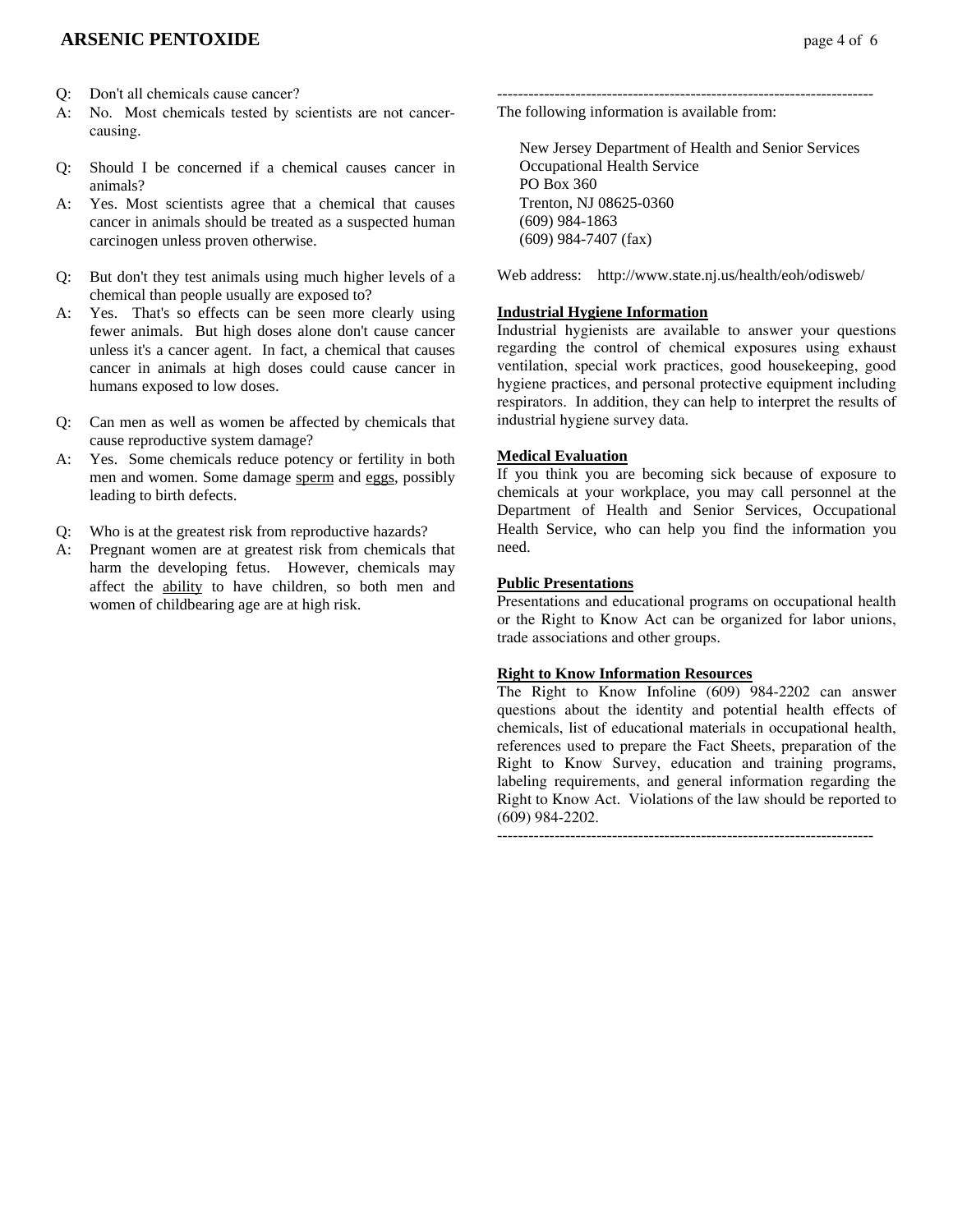### **ARSENIC PENTOXIDE page 5 of 6**

#### **DEFINITIONS**

**ACGIH** is the American Conference of Governmental Industrial Hygienists. It recommends upper limits (called TLVs) for exposure to workplace chemicals.

A **carcinogen** is a substance that causes cancer.

The **CAS number** is assigned by the Chemical Abstracts Service to identify a specific chemical.

A **combustible** substance is a solid, liquid or gas that will burn.

A **corrosive** substance is a gas, liquid or solid that causes irreversible damage to human tissue or containers.

**DEP** is the New Jersey Department of Environmental **Protection** 

**DOT** is the Department of Transportation, the federal agency that regulates the transportation of chemicals.

**EPA** is the Environmental Protection Agency, the federal agency responsible for regulating environmental hazards.

A **fetus** is an unborn human or animal.

A **flammable** substance is a solid, liquid, vapor or gas that will ignite easily and burn rapidly.

The **flash point** is the temperature at which a liquid or solid gives off vapor that can form a flammable mixture with air.

**HHAG** is the Human Health Assessment Group of the federal EPA.

**IARC** is the International Agency for Research on Cancer, a scientific group that classifies chemicals according to their cancer-causing potential.

A **miscible** substance is a liquid or gas that will evenly dissolve in another.

**mg/m3** means milligrams of a chemical in a cubic meter of air. It is a measure of concentration (weight/volume).

A **mutagen** is a substance that causes mutations. A **mutation** is a change in the genetic material in a body cell. Mutations can lead to birth defects, miscarriages, or cancer.

**NAERG** is the North American Emergency Response Guidebook. It was jointly developed by Transport Canada, the United States Department of Transportation and the Secretariat of Communications and Transportation of Mexico. It is a guide for first responders to quickly identify the specific or generic hazards of material involved in a transportation incident, and to protect themselves and the general public during the initial response phase of the incident.

**NCI** is the National Cancer Institute, a federal agency that determines the cancer-causing potential of chemicals.

**NFPA** is the National Fire Protection Association. It classifies substances according to their fire and explosion hazard.

**NIOSH** is the National Institute for Occupational Safety and Health. It tests equipment, evaluates and approves respirators, conducts studies of workplace hazards, and proposes standards to OSHA.

**NTP** is the National Toxicology Program which tests chemicals and reviews evidence for cancer.

**OSHA** is the Occupational Safety and Health Administration, which adopts and enforces health and safety standards.

**PEL** is the Permissible Exposure Limit which is enforceable by the Occupational Safety and Health Administration.

**PIH** is a DOT designation for chemicals which are Poison Inhalation Hazards.

**ppm** means parts of a substance per million parts of air. It is a measure of concentration by volume in air.

A **reactive** substance is a solid, liquid or gas that releases energy under certain conditions.

A **teratogen** is a substance that causes birth defects by damaging the fetus.

**TLV** is the Threshold Limit Value, the workplace exposure limit recommended by ACGIH.

The **vapor pressure** is a measure of how readily a liquid or a solid mixes with air at its surface. A higher vapor pressure indicates a higher concentration of the substance in air and therefore increases the likelihood of breathing it in.